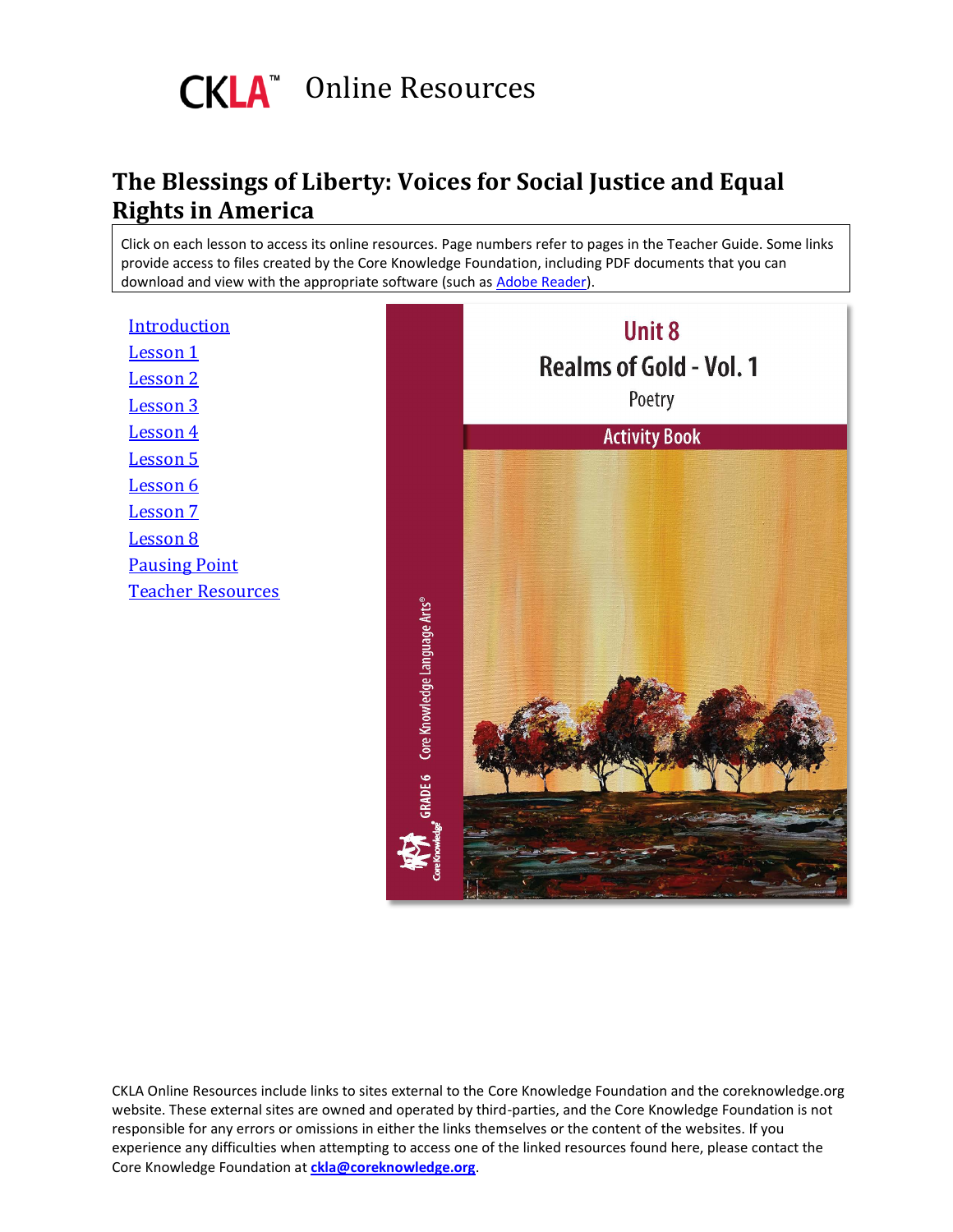

### <span id="page-1-0"></span>Introduction

| Page | <b>Resource Links</b>                                                                                                                                                                                                 |
|------|-----------------------------------------------------------------------------------------------------------------------------------------------------------------------------------------------------------------------|
| 11   | <b>Teaching and Discussing Sensitive Topics</b>                                                                                                                                                                       |
|      | <b>Embrace Race:</b><br><b>10 Tips for Teaching and Talking to Kids about Race</b><br>$\bullet$                                                                                                                       |
|      | <b>Facing History and Ourselves:</b>                                                                                                                                                                                  |
|      | Race and Racism: In a letter to her nine-year-old daughter, American<br>$\bullet$<br>nonfiction author Shirlee Taylor Haizlip defines racism.<br><b>My Part of the Story: Exploring Identity in the United States</b> |
|      | <b>Learning for Justice:</b>                                                                                                                                                                                          |
|      | <b>Professional Development</b>                                                                                                                                                                                       |
|      | <b>Let's Talk: Facilitating Critical Conversations with Students</b><br>$\bullet$                                                                                                                                     |
|      | <b>Civil Rights Teaching</b><br><b>Further Information:</b><br>Book: Civil Rights Then & Now: A Timeline for the Fight for Equality in<br>$\bullet$<br><b>America by Kristina Brooke Danielle</b>                     |
|      | <b>Video: The Future of American History Education: What Now?</b>                                                                                                                                                     |
|      |                                                                                                                                                                                                                       |
| 18   | <b>Related Resources for Culturally Responsive Teaching</b>                                                                                                                                                           |
|      | <b>Embrace Race:</b><br><b>Children's Books</b>                                                                                                                                                                       |
|      | <b>Facing History and Ourselves</b>                                                                                                                                                                                   |
|      | <b>Learning for Justice:</b>                                                                                                                                                                                          |
|      | <b>Social Justice Standards</b>                                                                                                                                                                                       |
|      | Let's Talk<br>https://www.learningforjustice.org/magazine/publications/lets-talk                                                                                                                                      |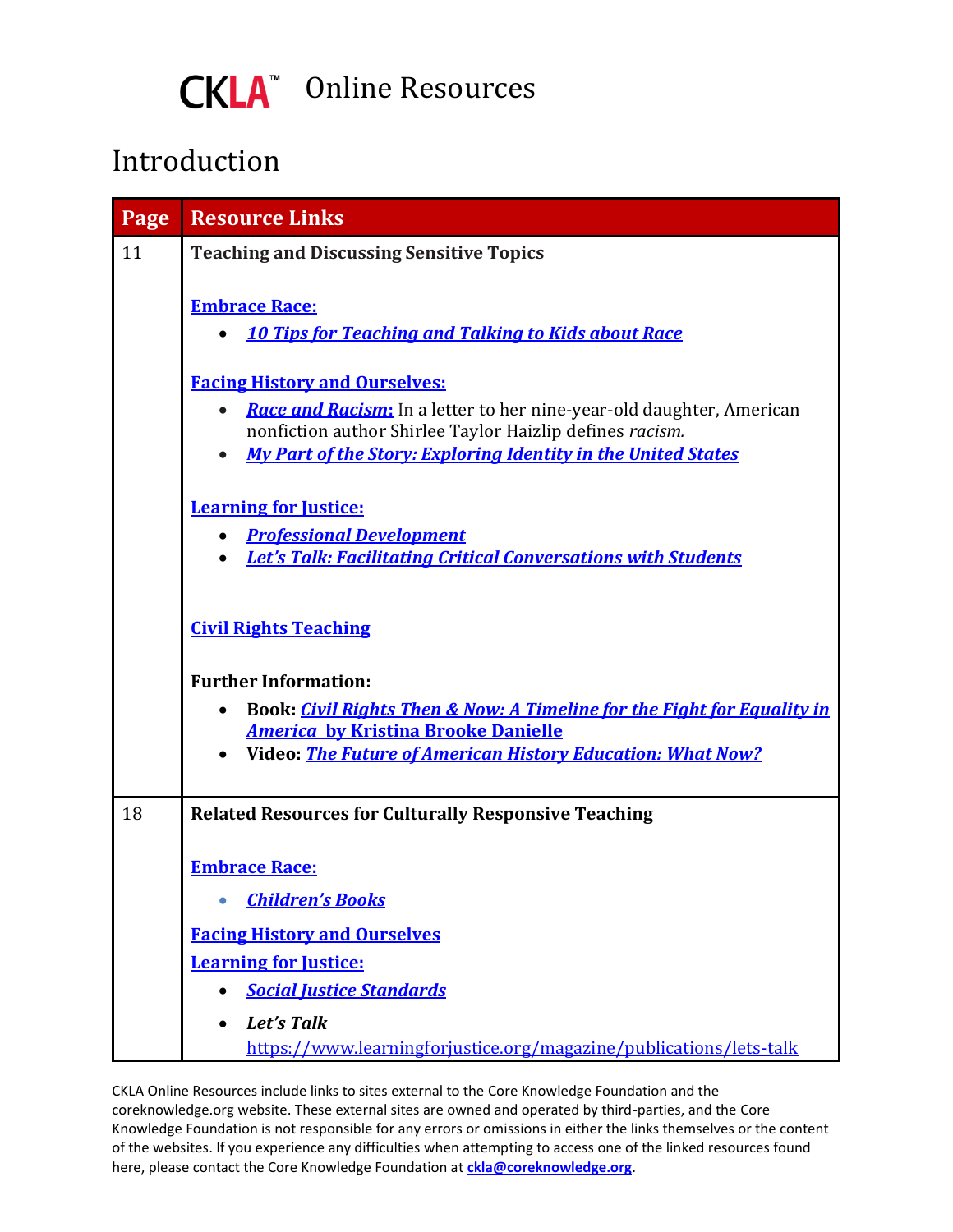### **CKLA**<sup>®</sup> Online Resources

| $\bullet$ | <b>Teaching the Movement</b><br>https://www.learningforjustice.org/frameworks/the-march-continues                      |
|-----------|------------------------------------------------------------------------------------------------------------------------|
| $\bullet$ | <b>Critical Practices for Anti-bias Education</b><br>https://www.learningforjustice.org/frameworks/critical-practices  |
| $\bullet$ | <b>Civil Rights Done Right</b><br>https://www.learningforjustice.org/magazine/publications/civil-<br>rights-done-right |

← [Table of Contents](#page-0-0) [Next lesson](#page-3-0) →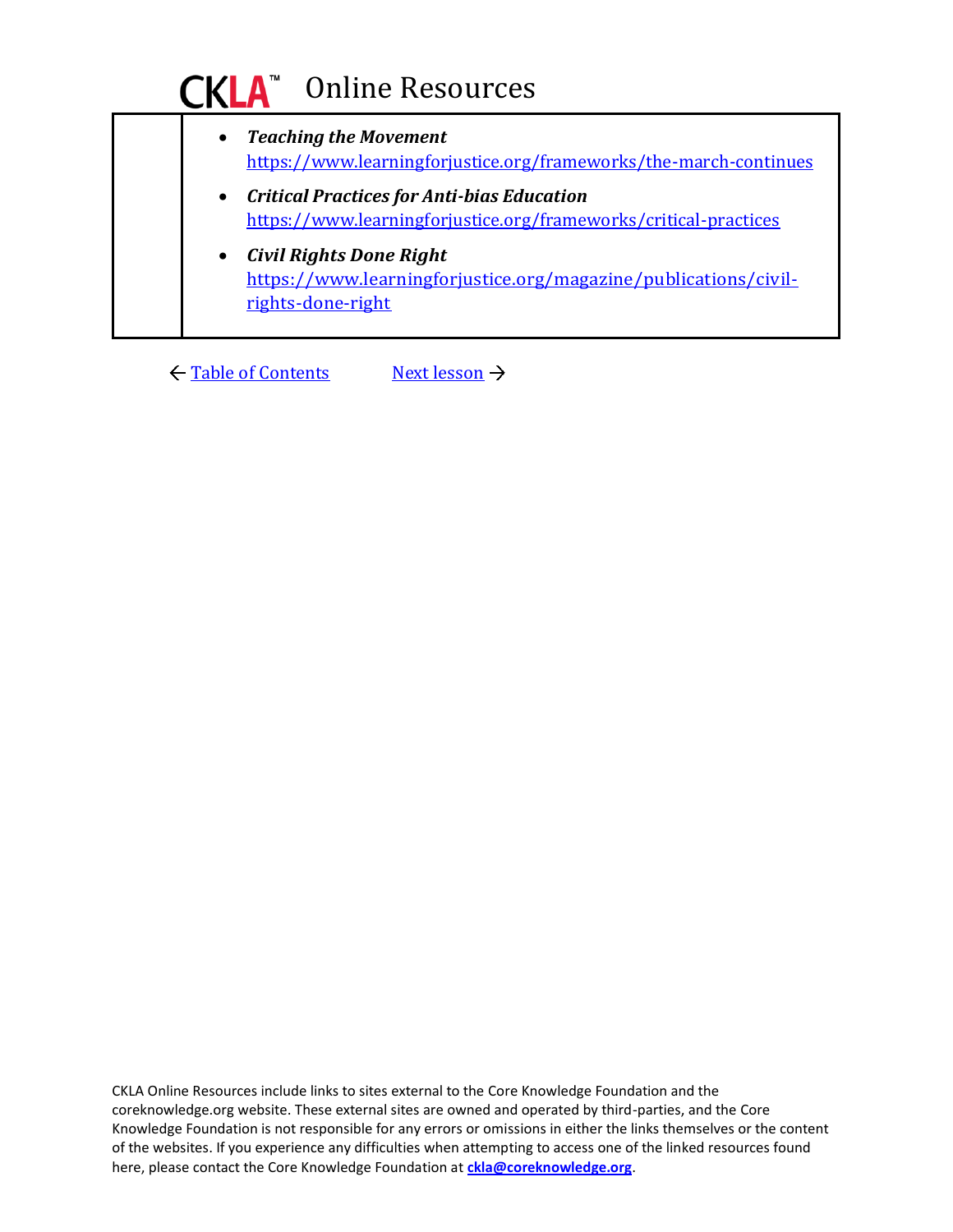### CKLA<sup>™</sup> Online Resources

### <span id="page-3-0"></span>Lesson 1

| Page | <b>Resource Links</b>                                                                                               |
|------|---------------------------------------------------------------------------------------------------------------------|
| 23   | <b>Advance Preparation</b>                                                                                          |
|      | <b>Core Connections</b><br><b>Amanda Gorman</b><br>$\bullet$<br>Video: "The Hill We Climb" reading by Amanda Gorman |
|      | Reading                                                                                                             |
|      | Lord Byron biographical information:                                                                                |
|      | o <b>Britannica</b><br><b>Lord Byron Swims the Hellespont</b><br>$\Omega$                                           |
|      | • Video: "Apostrophe to the Ocean" by Lord Byron                                                                    |
|      | (Support note)                                                                                                      |
|      | Map: Battle of Trafalgar, October 21, 1805                                                                          |
|      | (Challenge note)                                                                                                    |
|      | Video: "Apostrophe to the Ocean" by Lord Byron                                                                      |
|      | Text and Audio: "Ozymandias" by Percy Bysshe Shelley                                                                |
|      |                                                                                                                     |

← [Table of Contents](#page-0-0) [Next lesson](#page-4-0) →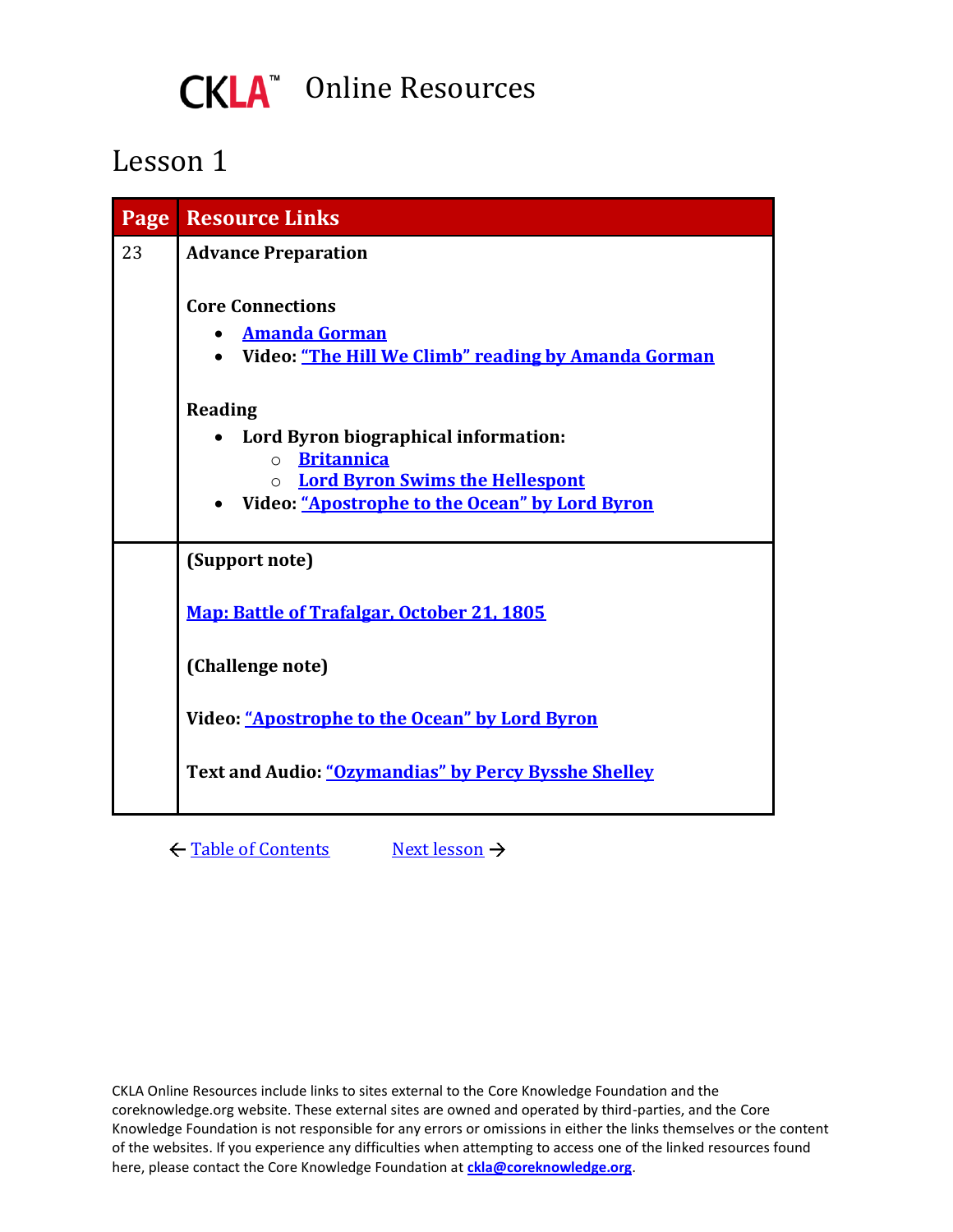

<span id="page-4-0"></span>

| <b>Page</b> | Resource Links                                           |
|-------------|----------------------------------------------------------|
| 36          | <b>Advance Preparation: Writing</b>                      |
|             | • "For my Sister Molly Who in the Fifties," Alice Walker |
|             | "Ode to Pablo's Tennis Shoes," Gary Soto                 |

← [Table of Contents](#page-0-0) [Next lesson](#page-5-0) →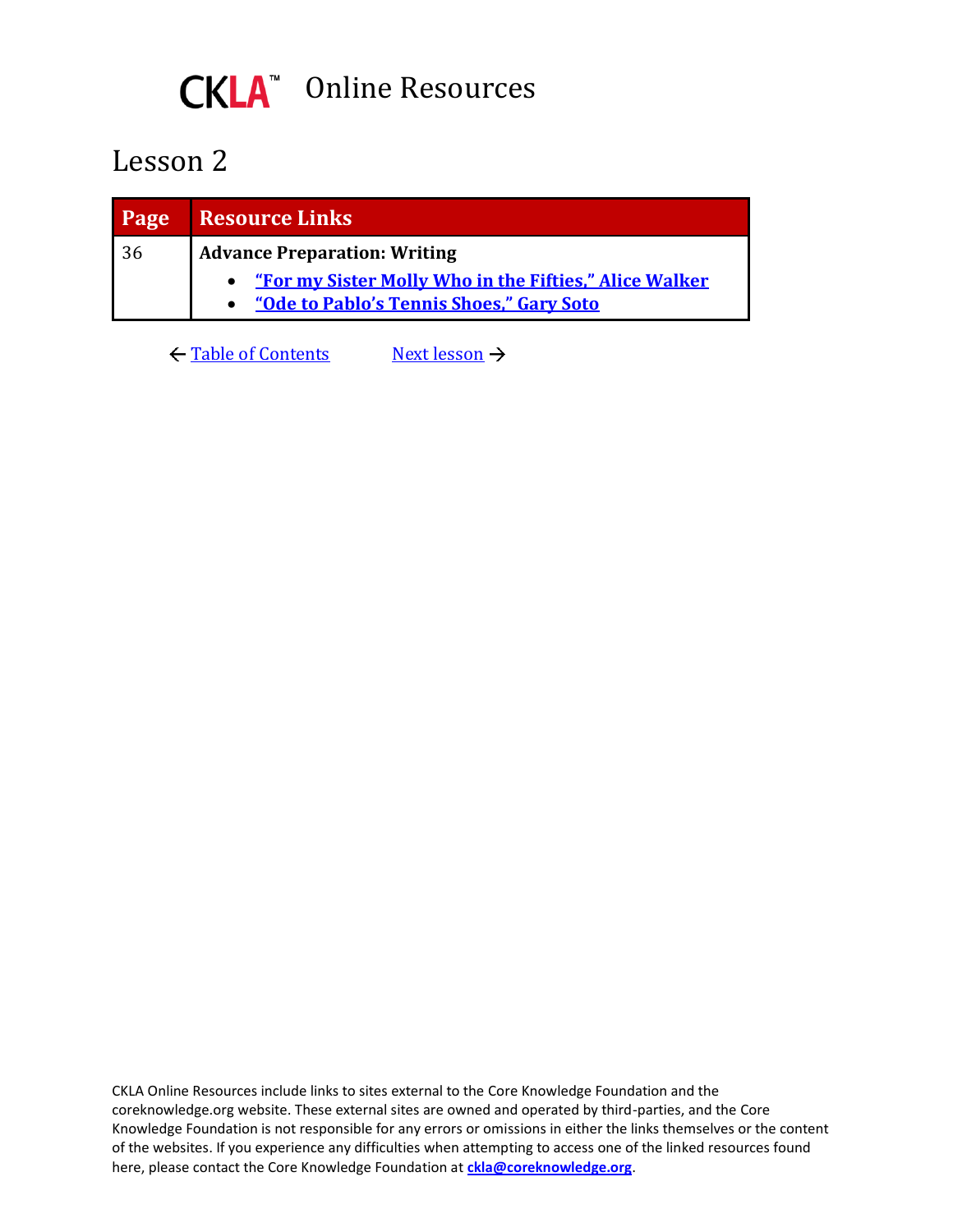

<span id="page-5-0"></span>

| Page | <b>Resource Links</b>                                                                |
|------|--------------------------------------------------------------------------------------|
| 47   | <b>Advance Preparation</b>                                                           |
|      | <b>Biographical Information:</b><br><b>William Wordsworth</b><br><b>Robert Frost</b> |
|      | Video: "I Wandered Lonely as a Cloud" by William<br><b>Wordsworth</b>                |
|      | <b>Photo of Grasmere</b>                                                             |
|      | Video: "Rock-a-Bye Baby"                                                             |

← [Table of Contents](#page-0-0) [Next lesson](#page-6-0) →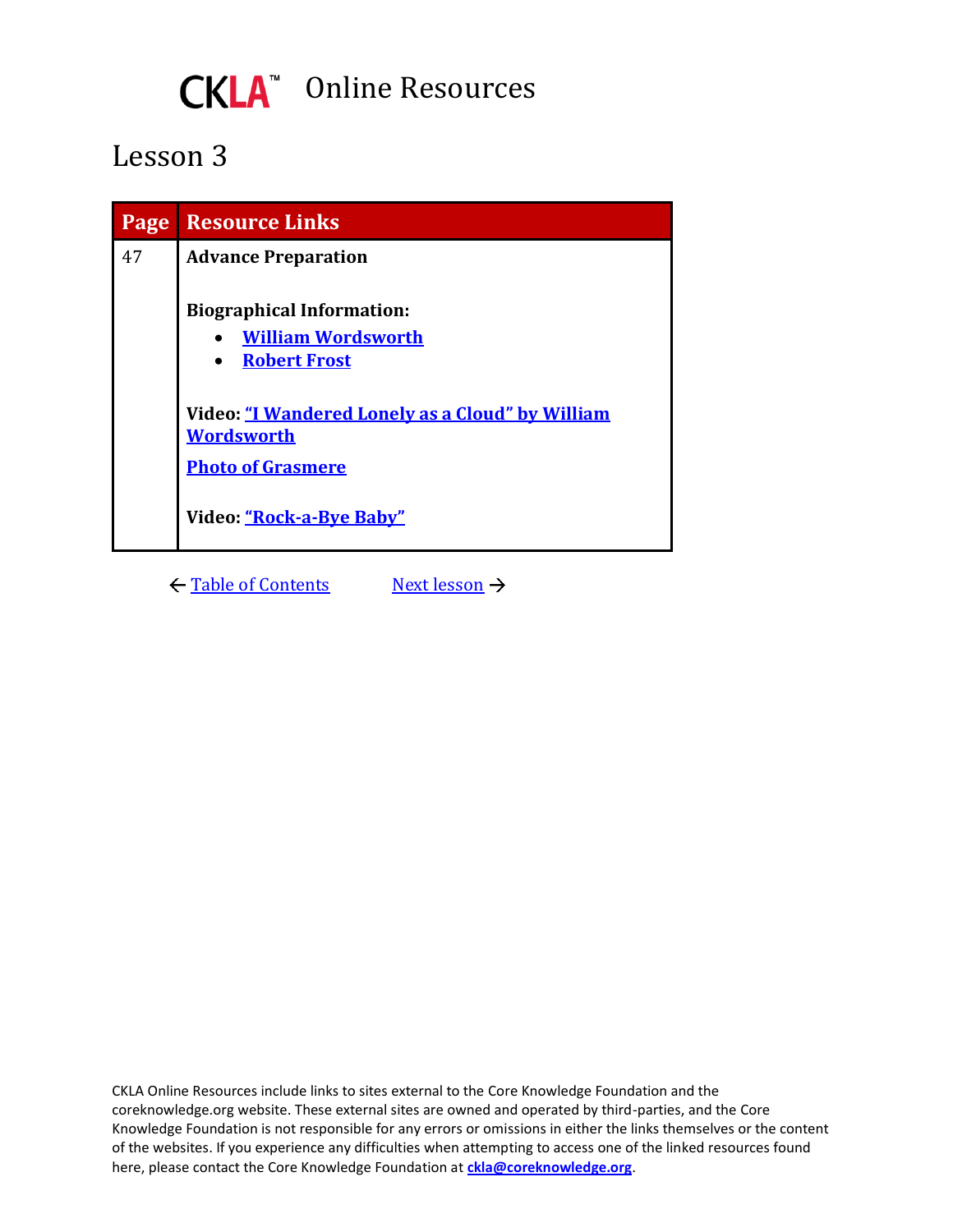# CKLA<sup>™</sup> Online Resources

### <span id="page-6-0"></span>Lesson 4

| Page | <b>Resource Links</b>                                                                                                                                                                                                        |
|------|------------------------------------------------------------------------------------------------------------------------------------------------------------------------------------------------------------------------------|
| 64   | <b>Advance Preparation</b>                                                                                                                                                                                                   |
|      | <b>Biographical information about Rudyard Kipling:</b><br><b>Britannica</b><br><b>BBC News Magazine</b><br><b>New Yorker: "When Rudyard Kipling's Son</b><br><b>Went Missing"</b><br>Text and audio: "If" by Rudvard Kipling |

← [Table of Contents](#page-0-0) [Next lesson](#page-7-0) →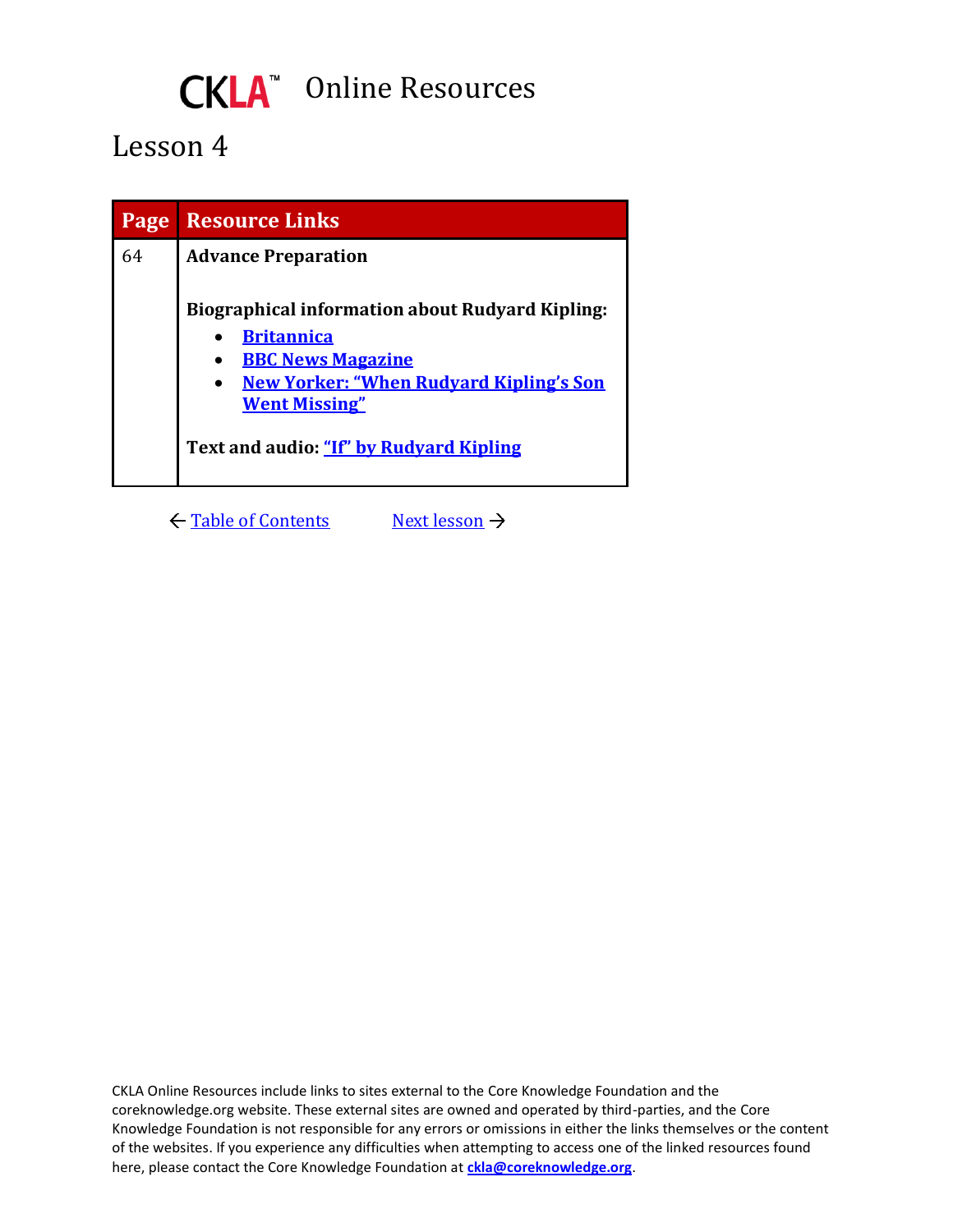## CKLA<sup>"</sup> Online Resources

### <span id="page-7-0"></span>Lesson 5

| Page | <b>Resource Links</b>                                                                              |
|------|----------------------------------------------------------------------------------------------------|
| 74   | <b>Advance Preparation</b>                                                                         |
|      | <b>Biographical information about Langston</b><br><b>Hughes:</b><br><b>Britannica</b><br>Poets.org |

← [Table of Contents](#page-0-0) [Next lesson](#page-8-0) →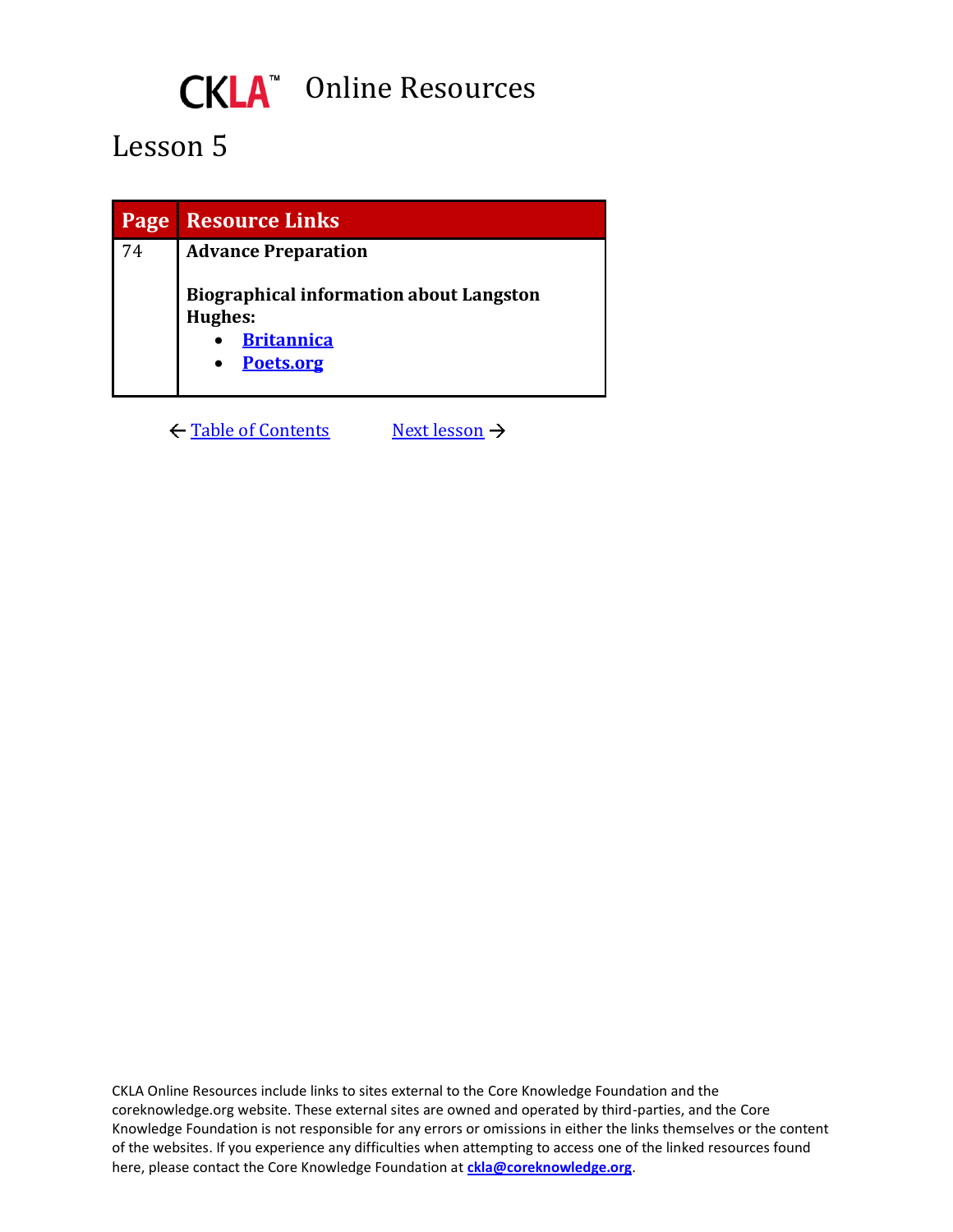## CKLA<sup>"</sup> Online Resources

### <span id="page-8-0"></span>Lesson 6

| Page | <b>Resource Links</b>                                                                      |
|------|--------------------------------------------------------------------------------------------|
| 84   | <b>Advance Preparation</b>                                                                 |
|      | <b>Biographical information for Maya Angelou:</b><br><b>Britannica</b><br>Poets.org        |
|      | Writing                                                                                    |
|      | <b>Example of rhyme and meter: "She was a Phantom of</b><br>Delight" by William Wordsworth |
|      | <b>Example of free verse: "Free Verse" by Robert Graves</b>                                |
|      |                                                                                            |

← [Table of Contents](#page-0-0) [Next lesson](#page-9-0) →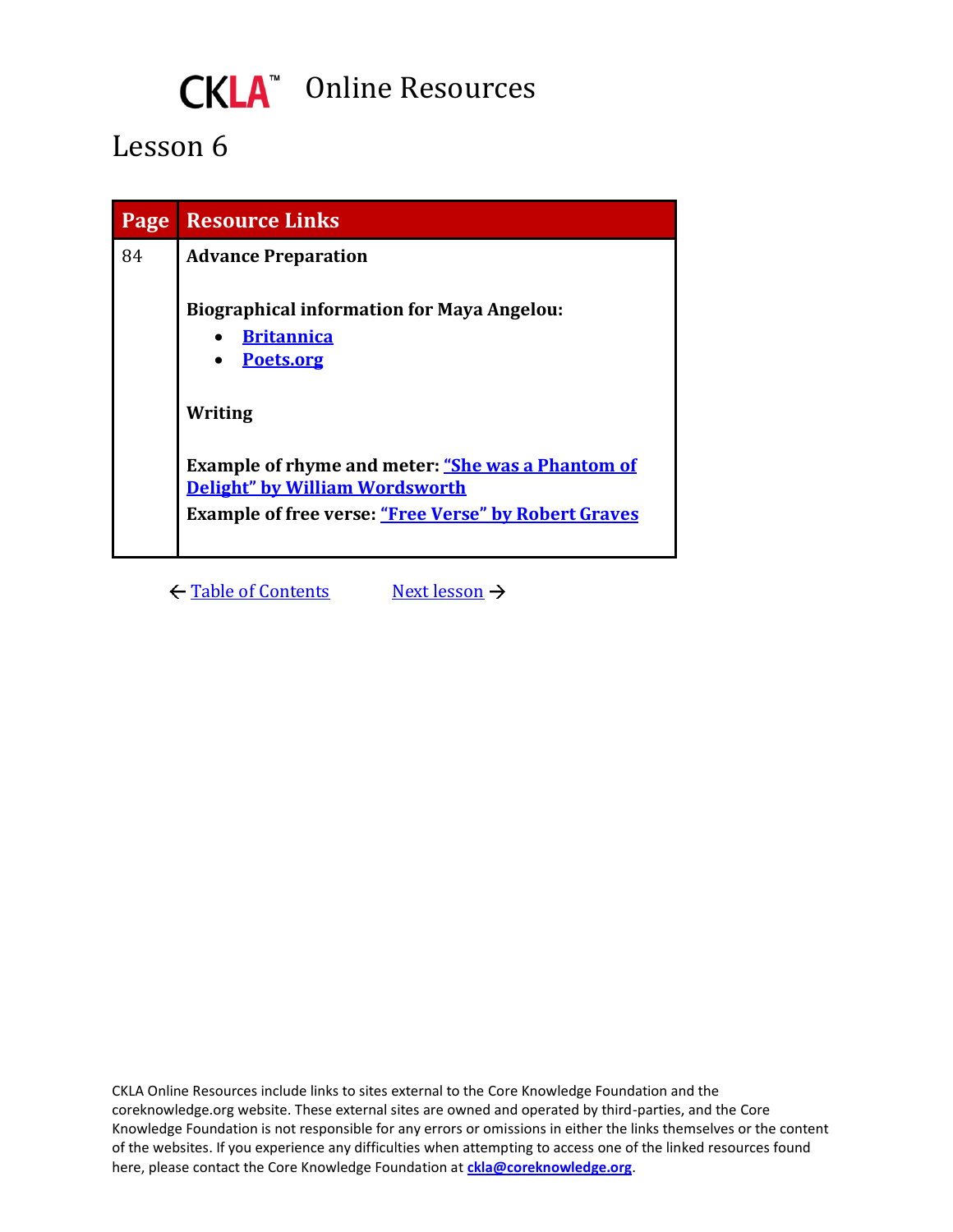

<span id="page-9-0"></span>

| Page | <b>Resource Links</b>                                                                      |
|------|--------------------------------------------------------------------------------------------|
| 96   | <b>Advance Preparation</b>                                                                 |
|      | <b>Biographical Information:</b>                                                           |
|      | <b>Paul Laurence Dunbar</b>                                                                |
|      | <b>James Weldon Johnson</b>                                                                |
|      | Video: "Lift Ev'ry Voice and Sing" by James Weldon Johnson,<br>performance by Alicia Keyes |
|      | <u>I Know Why the Caged Bird Sings by Maya Angelou</u>                                     |
| 102  | (Support)                                                                                  |
|      | <b>American Experience: The Black Church</b>                                               |

← [Table of Contents](#page-0-0) [Next lesson](#page-10-0) →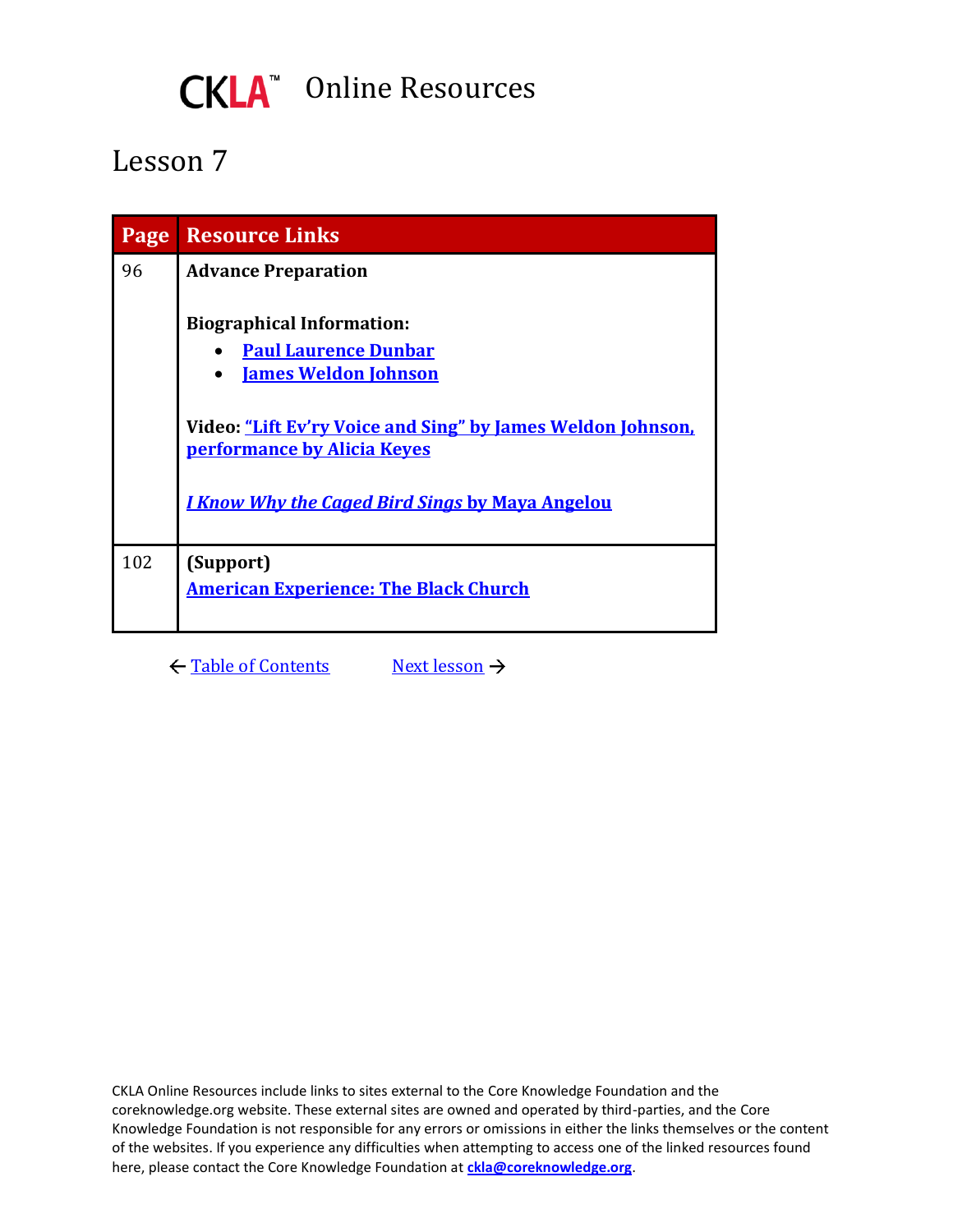

<span id="page-10-0"></span>

| <b>Page Resource Links</b> |
|----------------------------|
| (N/A)                      |

 $\leftarrow$  [Table of Contents](#page-0-0) [Pausing Point](#page-11-0)  $\rightarrow$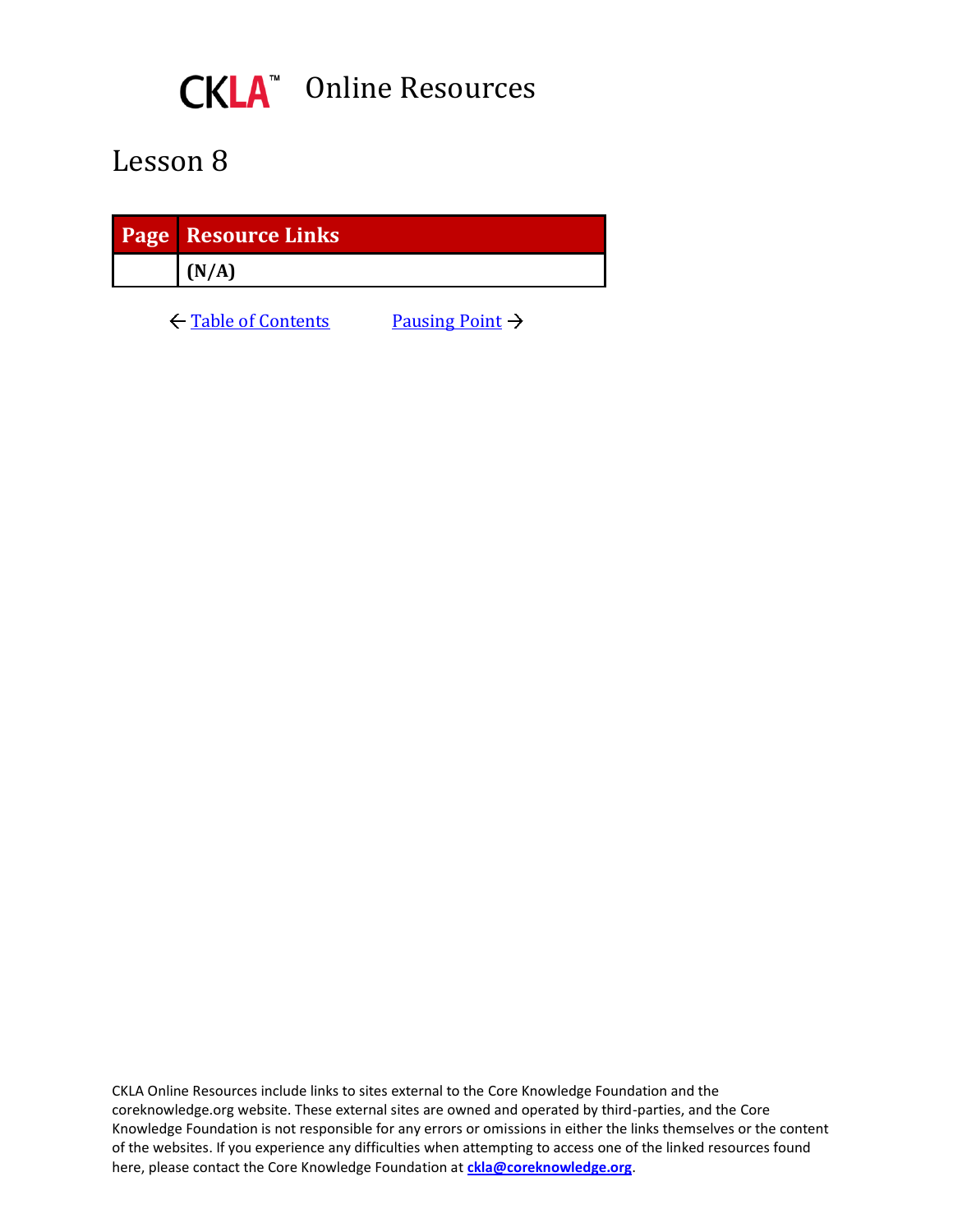

### <span id="page-11-0"></span>Pausing Point

| Page | <b>Resource Links</b>                                                                                                                                                                                                                                                                                                                                                                                                                                                                                                                                                                                                                                                                                                                                                                                                                                                                                                                                                                                       |
|------|-------------------------------------------------------------------------------------------------------------------------------------------------------------------------------------------------------------------------------------------------------------------------------------------------------------------------------------------------------------------------------------------------------------------------------------------------------------------------------------------------------------------------------------------------------------------------------------------------------------------------------------------------------------------------------------------------------------------------------------------------------------------------------------------------------------------------------------------------------------------------------------------------------------------------------------------------------------------------------------------------------------|
| 121  | <b>Perform Poetry</b><br>"The Hill We Climb" by Amanda Gorman<br><b>Text</b><br>$\circ$<br><b>Video</b><br>$\bigcap$<br>Students may use their favorite online application to create<br>videos of themselves reading aloud poetry. You can find<br>directions here:<br>https://www.youtube.com/watch?v=Svr1QSIjTzs<br>Students may prepare audios or videos where they read<br>$\bullet$<br>aloud a collection of poetry by Emily Dickinson to the tune of<br>"Amazing Grace." An example using the theme song from<br>Gilligan's Island can be viewed here:<br>https://www.youtube.com/watch?v=JSta5i0--Lg<br>Students may read aloud a poem written in iambic meter,<br>while using clapping, stomping, or drumming to emphasize<br>the meter. Students can review the sound of meter here:<br>https://www.youtube.com/watch?v=DSbtkLA3GrY<br>Students may create a "mash-up" of two or more<br>thematically related poems. An example can be viewed here:<br>https://www.youtube.com/watch?v=5Uw77CDae4I |
| 122  | <b>Analyze Context</b><br><b>Writing a Historical Poem</b>                                                                                                                                                                                                                                                                                                                                                                                                                                                                                                                                                                                                                                                                                                                                                                                                                                                                                                                                                  |

← [Table of Contents](#page-0-0) [Teacher Resources](#page-12-0) →